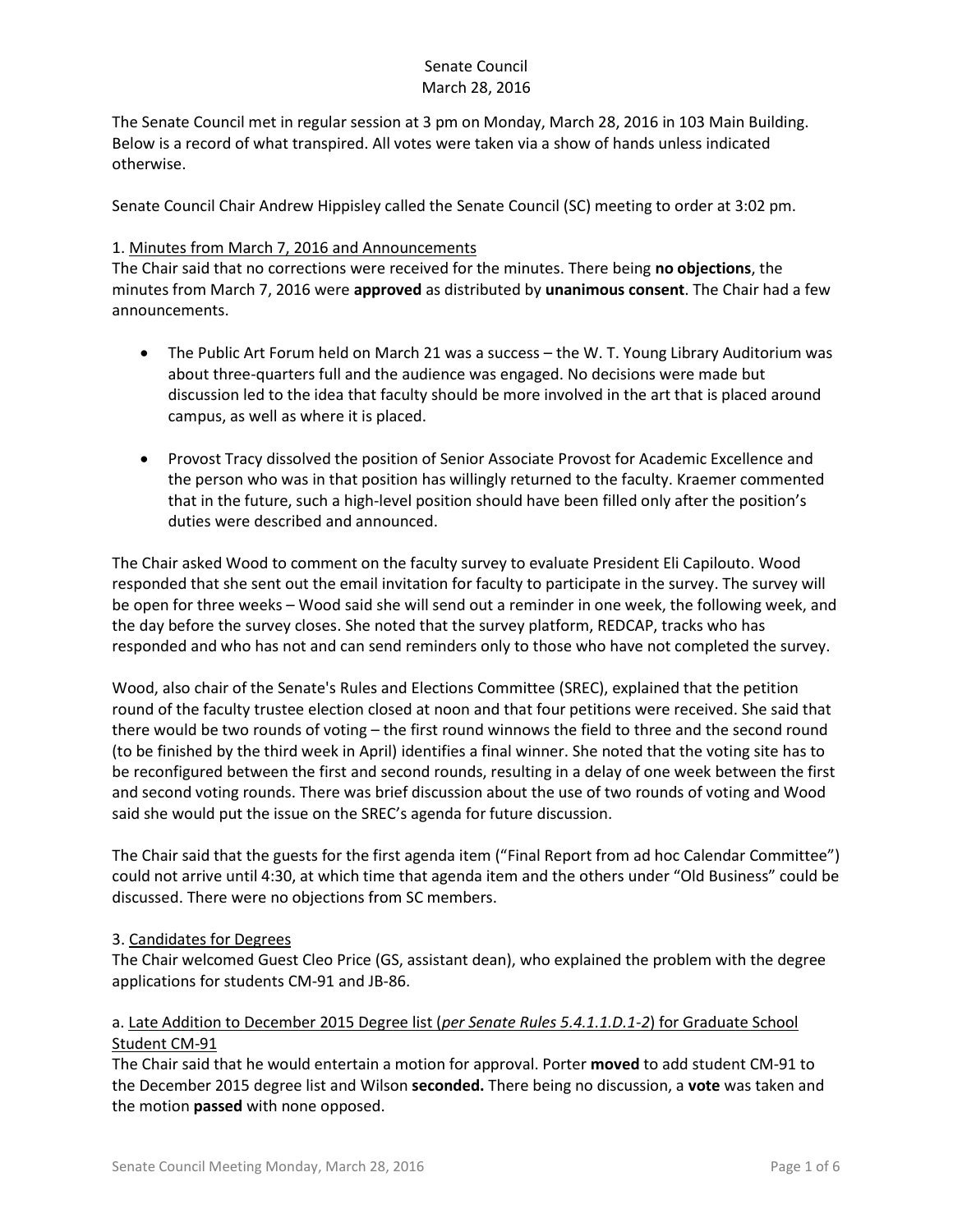# b. Late Addition to December 2015 Degree list (*per Senate Rules 5.4.1.1.D.1-2*) for Graduate School Student JB-86

Porter **moved** to add student JB-86 to the December 2015 degree list and Brown **seconded.** There being no discussion, a **vote** was taken and the motion **passed** with none opposed.

### c. Late Addition August 2015 Degree list (*per Senate Rules 5.4.1.1.D.1-2*) for Arts and Sciences Student BK-29

Guest Ruth Beattie (AS/Biology, associate dean of advising), explained the petition for student BK-29. In response to the Chair, Beattie explained that the administrative error occurred when an AS staff member told the student in question that diplomas are mailed out three months after graduation. Grossman opined that did not amount to an administrative error because the information shared was factual. Beattie clarified that the root problem was that the student did not apply for the degree.

Grossman **moved** to deny the petition for AS student BK-29 and Wood **seconded**. There was extensive discussion among SC members; some SC members were of the opinion that if the student completed the degree requirements the degree should be awarded, regardless of any other circumstances, while other SC members thought that unless there was an error on UK's part that prevented the student from receiving a diploma, there was no cause for a petition. During discussion, Beattie asserted that it was very unlikely that a degree application card was lost by the office in question because of the existing process of immediately scanning in a degree application and putting that in a student's electronic file and filing the hard copy, too. Wilson suggested giving students a receipt for paper-based degree applications. In response to Mazur, Beattie said that if the petition was denied, the student would receive their degree as of May 2016 instead of their desired date of August 2015.

Eventually, a **vote** was taken on the motion to deny the petition and the motion **failed** with one in favor and six opposed. Bailey **moved** to approve the late addition of BK-29 to the August 2015 degree list and Wilson **seconded**. A **vote** was taken and the motion **passed** with one opposed and six in favor.

# d. Late Addition to May 2014 Degree list (per *Senate Rules 5.4.1.1.D.1-2*) for Arts and Sciences Student EJ-37

Beattie explained the petition for AS student EJ-37 and said there was clear administrative error in that the student's degree application was filed in the incorrect year's batch of applications. Grossman **moved**  to approve the late addition of EJ-37 to the May 2014 degree list and Mazur **seconded**. There was brief discussion. A **vote** was taken and the motion **passed** with none opposed.

The Chair commented that the SC office was now including the Registrar's office in the petition process to ensure all is in order for such petitions.

# e. Motion to Amend Something Previously Adopted (May 2015 Degree List) for Arts and Sciences Student BN-58: Bestow BA German and BA Psychology and Rescind BA Psychology with Second Major in German

Beattie explained the petition for AS student BN-58 and SC members discussed the request. Grossman **moved** to deny the petition, saying it was unlikely that the SAP system had somehow lost the student's application to change their major; the student had already graduated and had a degree. Wood **seconded**. There was additional discussion among those present. There were questions among some of those present as to whether or not it was reasonable to believe the student's assertion that someone in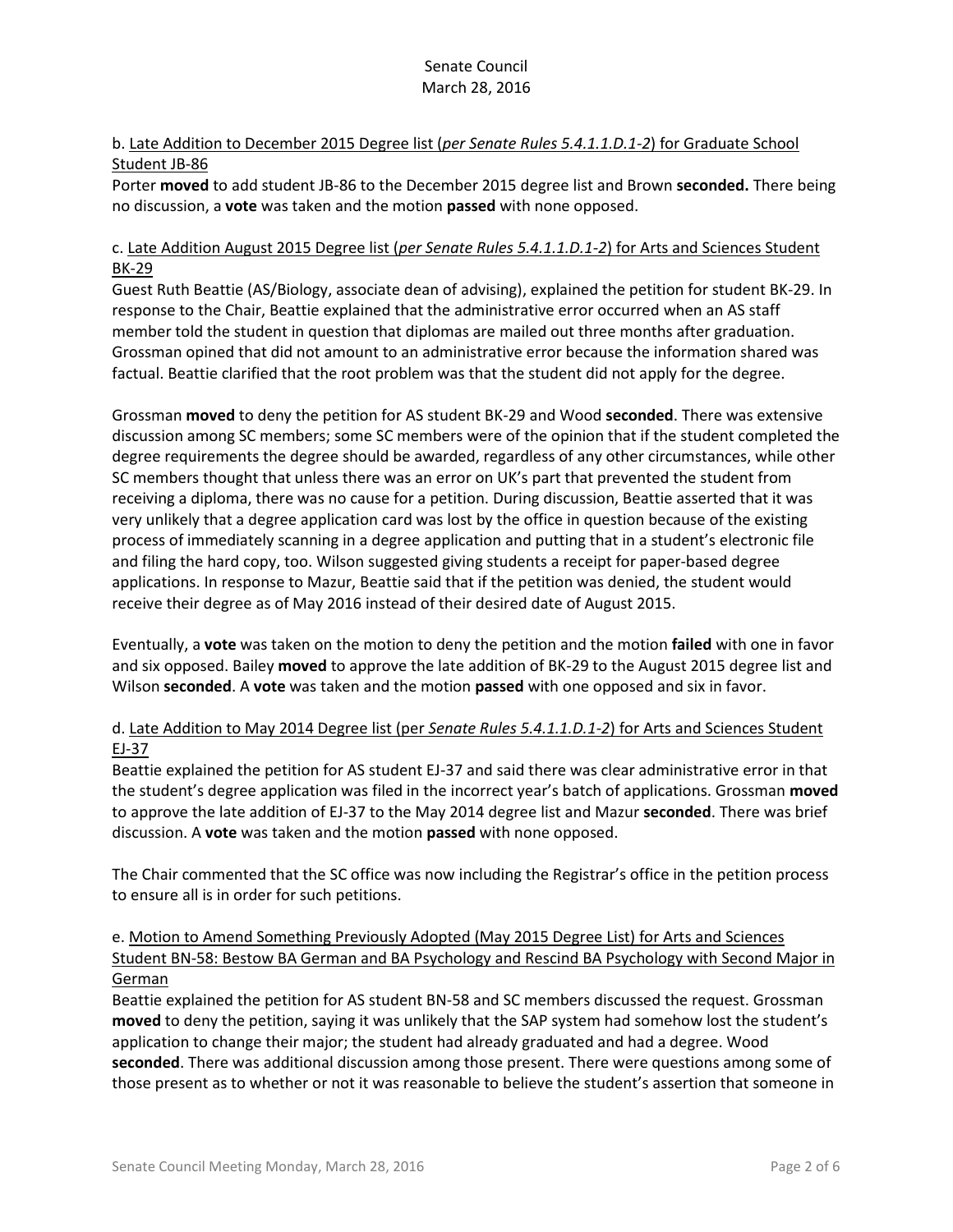the Registrar's office told the student that the German degree diploma was damaged and had been reordered, which was the basis for the claim of administrative error. There was additional discussion.

A **vote** was taken on the motion to deny the petition and the motion **failed** with two in favor and five opposed. Porter **moved** that the SC recommend to the Senate that the elected faculty senators amend May 2015 degree list adopted at the May 4, 2015 Senate meeting by bestowing for Arts and Sciences Student BN-58 a BA German and BA Psychology and rescinding the BA Psychology with second major in German. Brown **seconded**. A **vote** was taken and the motion **passed** with five in favor and two opposed.

# f. Motion to Amend Something Previously Adopted (May 2009 Degree List) for Arts and Sciences Student FR-52: Bestow BS Sociology (May 2015) and BS Psychology (May 2015) and Rescind BA Psychology with Second Major in Sociology (December 2009)

Beattie explained the petition for AS student FR-52. Although the student's original degree (BA Psychology with second major in Sociology, December 2009) was not a problem, when the student returned to UK, the student's faculty advisor did not realize the student had already earned a degree and allowed the student to declare a BS Psychology and BS Sociology. The student was not told that they were prohibited from earning a second degree in the same major. The student had therefore completed all requirements for the BS Psychology and BS Sociology and could not now receive either degree, because the student already earned degrees with majors in Psychology and Sociology in 2009.

Porter **moved** that the SC recommend to the Senate that the elected faculty senators amend the December 2009 degree list adopted at the November 9, 2009 Senate meeting by bestowing for Arts and Sciences Student FR-52 a BS Sociology and BS Psychology in May 2015 and rescinding the BA Psychology with a second major in Sociology (December 2009 degree list). Brown **seconded**. There was discussion and Beattie stated that FR-52 had confirmed their request to have the December 2009 degree rescinded and instead have two degrees granted for May 2015.

Ms. Brothers noted that the Registrar's office was very uncomfortable with the proposed action, identifying three areas of concern: 1. the December 2009 degree was not awarded in error; 2. SC approval of the request could set a precedent that degrees awarded correctly could be rescinded; and 3. there could be legal, financial, professional, and monetary ramifications for the student if the student has used their December 2009 degree as the basis for job employment or other professional activities. There was additional discussion among SC members about the request and about possible alternatives. Porter **withdrew** his motion and Brown **concurred**.

Wilson **moved** that the SC recommend to the Senate that the elected faculty senators amend the December 2009 degree list adopted at the November 9, 2009 Senate meeting by bestowing for Arts and Sciences Student FR-52 a BA Psychology and rescinding the BA Psychology with a second major in Sociology and bestowing a BS Sociology for May 2015. Porter **seconded**. There was additional discussion. A **vote** was taken and the motion **passed** with four in favor and three opposed.

# 4. Nominees for Ombud Search Committee

The Chair explained that the SC needed to identify three faculty to serve on the Ombud Search Committee. Bailey suggested that the Chair solicit nominees from senators and there were no objections.

The Chair said that he had another matter to discuss that was related to the Ombud. The current Ombud was out on medical leave and was not expected to return prior to the semester's end. A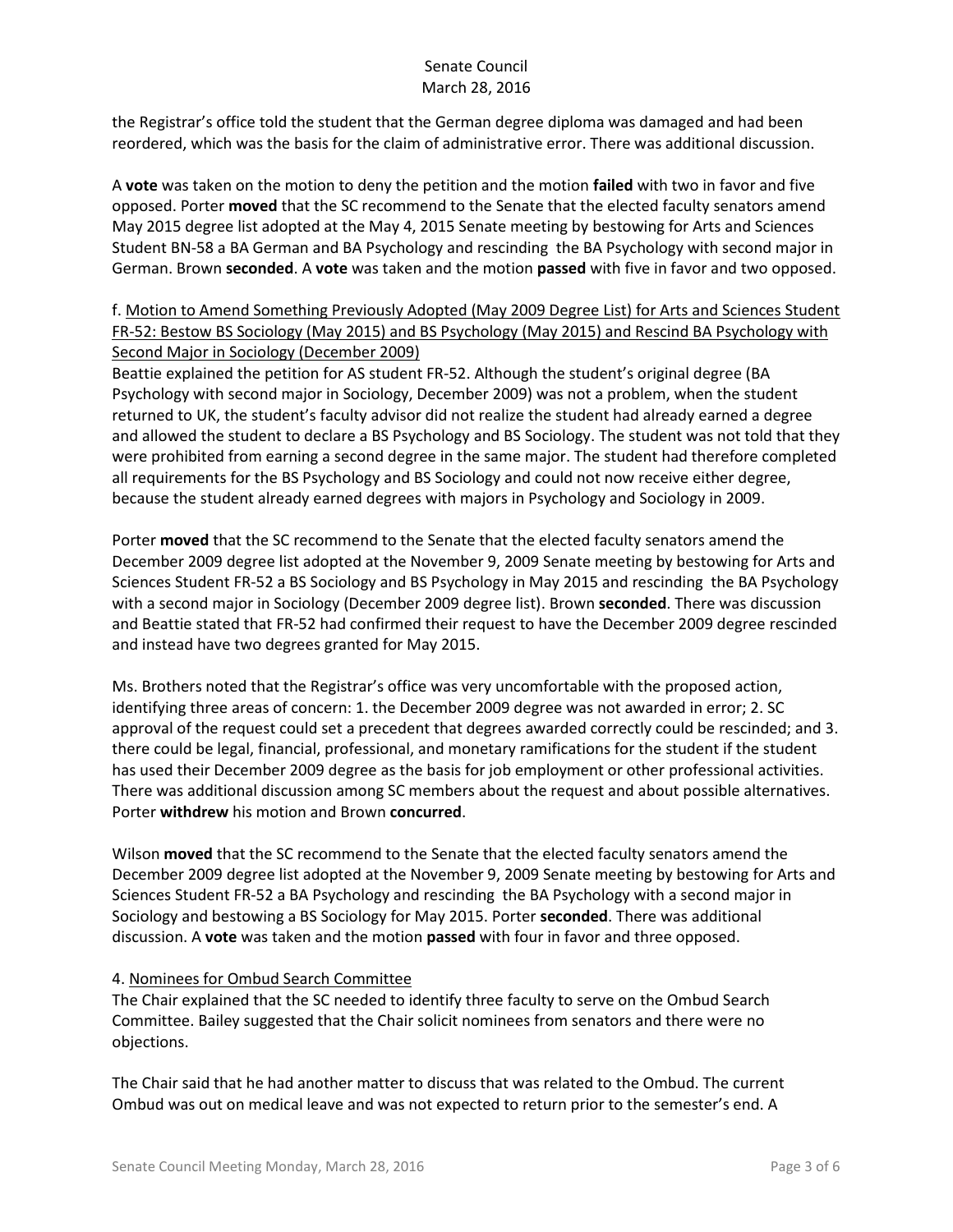suggestion was made that the Provost's office ask an emeritus faculty member who had previously served as ombud to serve the remainder of the existing term, through June 30. In response to a question, the Chair named the faculty member and a number of SC members offered verbal and nonverbal acknowledgements that the individual in question would do a fine job.

The Chair agreed to the suggestion of a temporary appointment and the retired faculty member had already been contacted and agreed to serve. The Chair explained that he reviewed the pertinent SRs over the weekend and learned that *Senate Rule 6.2.3.C* requires a full search to be conducted in the event of a vacancy in the ombud position. The Chair apologized for not having reviewed the *SRs* more fully and asked if SC would be amenable to waiving the pertinent *SR*. Brown **moved** that the SC waive *Senate Rules 6.2.3.C* to allow the retired faculty member already contacted to serve the remainder of the current Ombud's term and Wilson **seconded**. A **vote** was taken and the motion **passed** with none opposed. In accordance with *SRs*, the SC asked that the waiver be communicated to Senate at its next meeting.

### 5. Proposed Changes to *Administrative Regulations 2:10* ("Voluntary Series Faculty")

The Chair invited Guest Kevin Pearce (ME/Family Practice) and Guest Marcy Deaton (associate legal counsel) to explain the proposed changes, which they did. SC members had a handful of suggestions, which were amenable to both Pearce and Deaton.

- Change wording so that members of a Voluntary Faculty Evaluation Committee are elected by secret ballot (similar to faculty councils), instead of members being appointed by the educational unit administrator or designee.
- Change references to "voluntary faculty members" to "voluntary faculty employees" to prevent conferring membership in the educational unit's faculty. (It was confirmed that it was acceptable to also note that "voluntary faculty employees" are unpaid.)

Grossman **moved** to endorse the changes to *Administrative Regulations 2:10* ("Voluntary Series Faculty") with the two changes (secret ballot elections, which can be delegated to college rules and reverting to "employee" terminology) and Wood **seconded**. After additional brief discussion, a **vote** was taken and the motion **passed** with none opposed.

Guests for one of the "Old Business" agenda items arrived, so the Chair suggested their item be discussed, next, and there were no objections.

#### 2. Old Business

#### a. Final Report from ad hoc Calendar Committee

The Chair explained that when the SC last reviewed the final report from the ad hoc Calendar Committee, the only two concerns were ensuring that college deans were supportive and that the proposed summer dates were for a summer session that had already passed. The Chair noted that Provost Tim Tracy had presented the proposal to deans and there were no objections and new dates were included. Guest Kevin Real (CI/Communication), chair of the ad hoc Calendar Committee, introduced Guest Margaret Bausch (ED/Early Childhood, Special Education, and Rehabilitation Counseling, chair of 2012 ad hoc calendar committee) and Guest David Timoney (Registrar's office). Real, Bausch, and Timoney answered questions from SC members.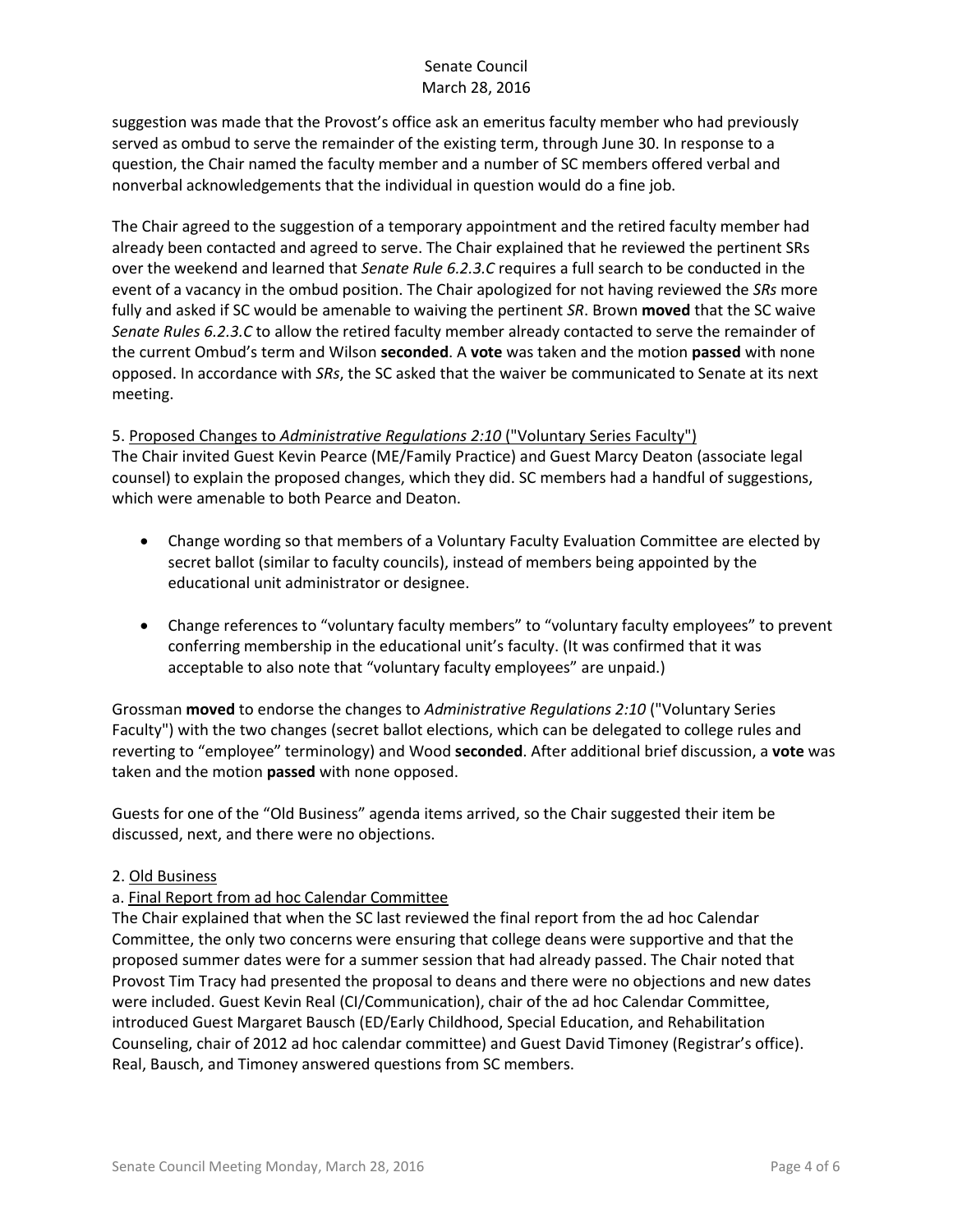The Chair noted that the **motion** to approve the recommendations of the ad hoc Calendar Committee in its final report came from committee, so no **second** was needed. There being no further discussion, a **vote** was taken and the motion **passed** with none opposed.

# 6. Committee Reports

a. Senate's Academic Organization and Structure Committee (SAOSC) - Ernie Bailey, Chair

i. Proposed New Lewis Honors College (preliminary discussion)

Bailey, chair of the Senate's Academic Organization and Structure Committee (SAOSC), explained the SAOSC's deliberations thus far regarding the proposed new Lewis Honors College. Guests Ben Withers (FA/Art and Visual Studies, associate provost for undergraduate education) and Diane Snow (ME/Anatomy and Neurobiology, interim Honors Program director) discussed a variety of issues with SC members about two primary issues, the transition committee and faculty effort.

- What is the appropriate size and membership for the transition committee?
	- o What percentage of members should represent historical Honors knowledge?
	- o What percentage of members should represent the current Honors faculty of record?
	- o What percentage of members should represent faculty not currently involved in Honors but may have been before?
	- $\circ$  What percentage of members should represent administrators, such as department chairs?
	- $\circ$  Should a percentage of the membership be dedicated to chairs of Senate committees?
	- o Should deans be approached for nominations, or the faculty of the colleges?
- When faculty have time allocated to the proposed new Honors College, how will the loss of their effort in their home academic units be compensated for?

SC members were receptive to Kraemer's suggestion that Provost Tim Tracy sit in during the next SC meeting when the proposed Lewis Honors College will be discussed again, noting the Provost will have to take a major leadership role to ensure that colleges are collaborative and supportive of the proposed Lewis Honors College. The Chair said he would ask if Provost Tracy could attend the SC meeting on April 4.

#### 7. Proposed Changes to *Governing Regulations VII* ("University Organization")

SC members discussed the proposed changes to *Governing Regulations VII* ("University Organization"). Grossman noted that the University Senate does not approve departmental or college rules. There was additional discussion.

Given the time, the Chair said that he would entertain a motion for adjournment and items not reviewed during the meeting would be placed on the agenda for the next SC meeting.

Mazur **moved** to adjourn and Bailey **seconded**. A vote was taken and the motion **passed** with none opposed. The meeting was adjourned at 5:23.

> Respectfully submitted by Andrew Hippisley, Senate Council Chair

SC members present: Bailey, Blonder, Brown, Grossman, Hippisley, Kraemer, Mazur, Porter, Wilson, and Wood.